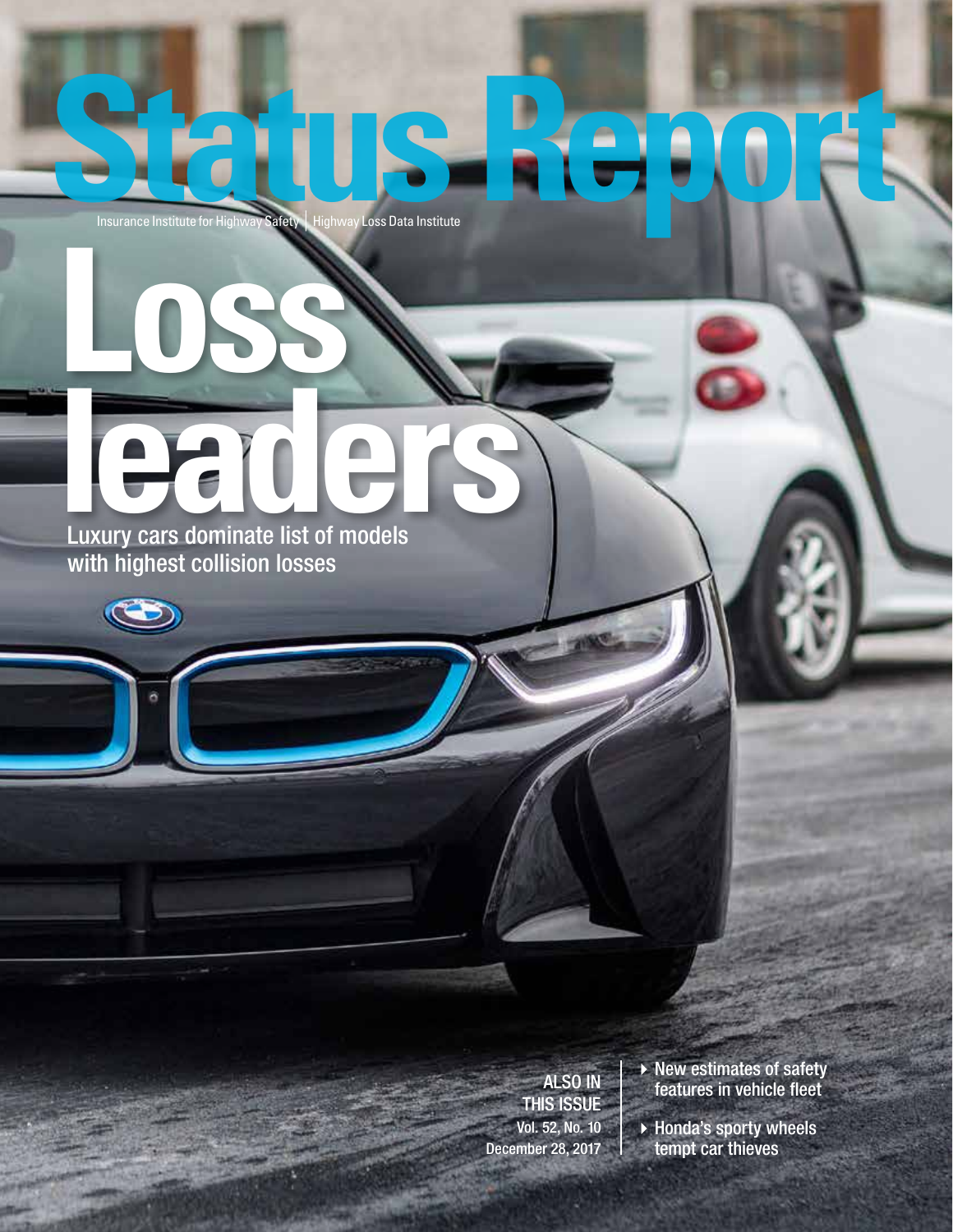

Wo eco-friendly vehicles are at op-<br>posite ends of the spectrum when it<br>comes to collision losses for 2014– posite ends of the spectrum when it 16 model passenger vehicles, the latest claims information from HLDI shows. The Smart ForTwo electric has the lowest overall collision losses, while the BMW i8 plugin hybrid has some of the highest, second only to a trio of Bentley Continentals.

Collision claims data give consumers an idea of how expensive it is to repair a particular vehicle, while injury data help fill out the safety picture.

Sorting loss results by vehicle size and type, luxury cars, a group that includes the i8, have higher than average collision claim costs, while pickups and SUVs have lower than average costs. When it comes to injury claims, minicars or small cars have the most frequent claims for injuries to their occupants, while very large pickups have the lowest.

Collision coverage insures against damage to a driver's vehicle if he or she is at fault in a crash. Collision claims data give consumers an idea of how expensive it is to repair a vehicle, while injury data help fill out the safety picture.

HLDI also analyzes claims under comprehensive coverage, which covers theft and damage not caused by a crash, and property damage liability, which pays for damage that an at-fault driver causes to another vehicle. Analysts use this data to gauge the real-world loss experience of vehicles, and it is a valuable comparison tool for car buyers.

"Whenever consumers are on the hunt for a new vehicle they should consult two key resources: safety ratings from IIHS and insurance loss results from HLDI," says Matt Moore, HLDI's senior vice president.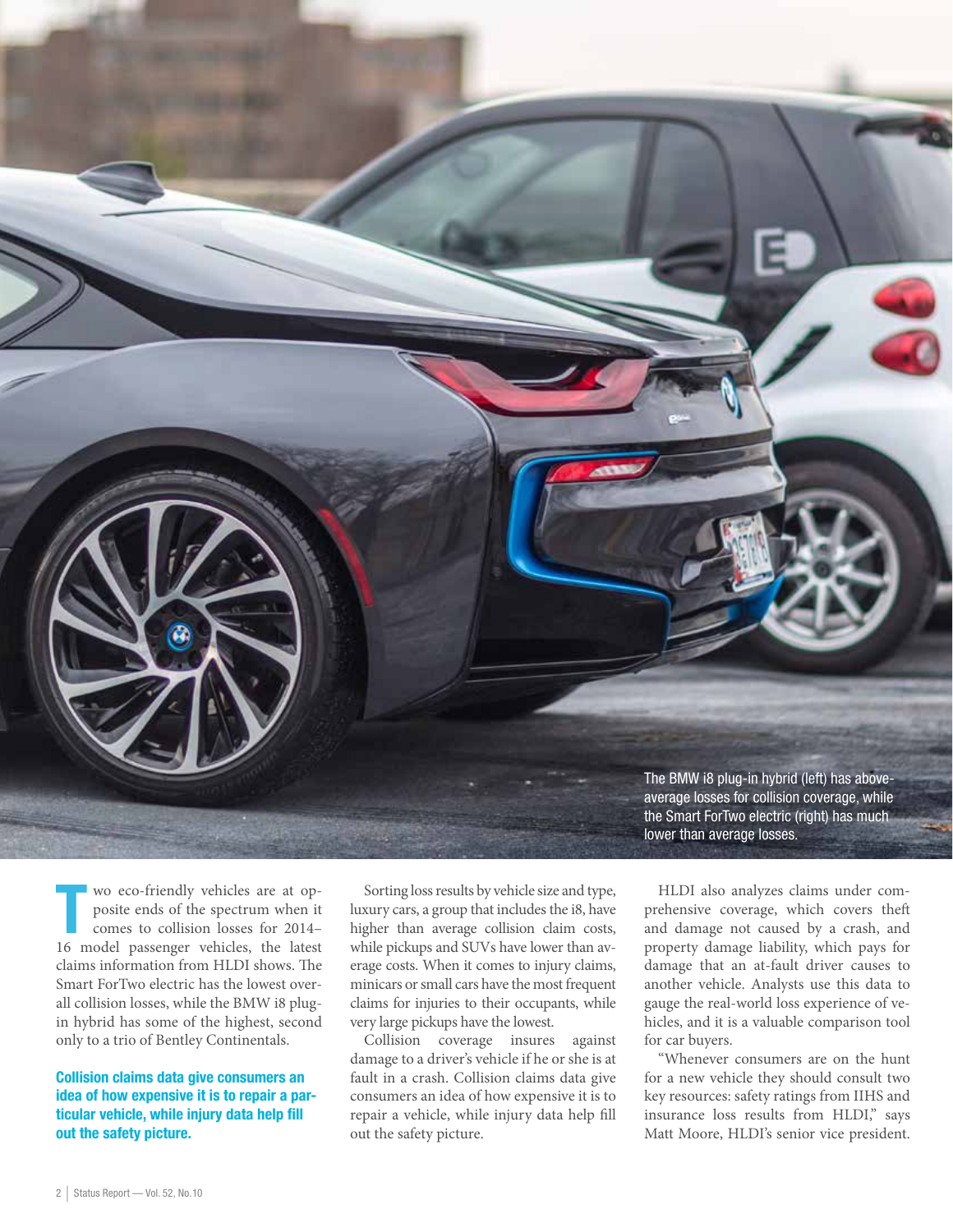### **Best and worst collision claims for 2014–16 passenger vehicles, ranked by overall losses**

#### Lowest overall losses

#### Highest overall losses

vehicle size

claim

claim

overall

| vehicle                                      | vehicle size<br>and type | claim<br>frequency | claim<br>severity | overall<br>losses | vehicle                                       |     |
|----------------------------------------------|--------------------------|--------------------|-------------------|-------------------|-----------------------------------------------|-----|
| <b>Smart ForTwo</b><br>electric              | 2-door<br>microcar       | 3.3                | \$4,921           | \$162             | <b>Bentley Co</b><br>GT 2dr 4W                |     |
| Ram 1500<br>LWB 4WD                          | large<br>pickup          | 4.5                | \$4,065           | \$185             | <b>Bentley Co</b><br><b>Flying Spu</b><br>4WD |     |
| <b>Ford F-250</b><br>4WD                     | very large<br>pickup     | 3.8                | \$4,940           | \$187             | <b>Bentley Co</b><br><b>GTC</b> conve         |     |
| Kia Soul                                     | small station            | 5.0                | \$3,786           | \$189             | 4WD<br>BMW i8 p                               |     |
| electric                                     | wagon                    |                    |                   |                   |                                               |     |
| <b>Chevrolet Corvette</b><br>Z06 convertible | midsize<br>sports car    | 2.8                | \$7,145           | \$204             | hybrid 2d                                     |     |
|                                              |                          |                    |                   | \$205             | Maserati<br>Granturisr                        |     |
| Jeep Wrangler<br>2dr SWB 4WD                 | small<br><b>SUV</b>      | 3.1                | \$6,555           |                   | <b>BMW M6</b>                                 |     |
| Ram 2500 crew                                | very large               |                    |                   | 6.2<br>\$3,451    | \$215                                         | 2dr |
| cab SWB 2WD                                  | pickup                   |                    |                   |                   | Audi RS7                                      |     |
| F-350 SuperCab                               | very large               | 4.6                | \$4,789           | \$221             | 4dr 4WD                                       |     |
| 4WD                                          | pickup                   |                    |                   |                   | <b>BMW M3</b>                                 |     |
| Subaru Outback                               | midsize station          | 5.9                | \$3,750           | \$222             | 4dr                                           |     |
| 4WD with EyeSight                            | wagon                    |                    |                   |                   | <b>BMW M4</b><br>2dr                          |     |
| Subaru Outback<br>4WD                        | midsize station<br>wagon | 6.0                | \$3,692           | \$222             |                                               |     |
|                                              |                          |                    |                   |                   | Maserati<br>4dr 4WD                           |     |

| vehicle                                                     | <b>ASILING SITE</b><br>and type | ыанн<br>frequency | ыанн<br>severity | <u>uvtiali</u><br>losses |
|-------------------------------------------------------------|---------------------------------|-------------------|------------------|--------------------------|
| <b>Bentley Continental</b><br>GT 2dr 4WD                    | very large<br>luxury car        | 7.1               | \$35,744         | \$2,536                  |
| <b>Bentley Continental</b><br>Flying Spur 4dr<br>4WD        | very large<br>luxury car        | 8.1               | \$28,816         | \$2,338                  |
| <b>Bentley Continental</b><br><b>GTC</b> convertible<br>4WD | very large<br>luxury car        | 6.5               | \$29,478         | \$1,923                  |
| BMW i8 plug-in<br>hybrid 2dr 4WD                            | midsize<br>luxury car           | 7.7               | \$21,588         | \$1,657                  |
| Maserati<br>Granturismo 2dr                                 | large<br>sports car             | 8.5               | \$18,785         | \$1,597                  |
| <b>BMW M6</b><br>2dr                                        | large<br>luxury car             | 8.6               | \$17,436         | \$1,498                  |
| Audi RS7<br>4dr 4WD                                         | large<br>luxury car             | 8.7               | \$16,013         | \$1,401                  |
| <b>BMW M3</b><br>4dr                                        | midsize<br>luxury car           | 8.0               | \$16,866         | \$1,359                  |
| <b>BMW M4</b><br>2dr                                        | midsize<br>luxury car           | 10.0              | \$13,499         | \$1,349                  |
| Maserati Ghibli<br>4dr 4WD                                  | large<br>luxury car             | 10.1              | \$13,272         | \$1,339                  |
| average all passenger vehicles                              | 7.4                             | \$5.256           | \$390            |                          |

LWB: long wheelbase SWB: short wheelbase

Note: Claim frequencies are per 100 insured vehicle years. Claim severity is average loss payment per claim. Overall losses are average payments per insured vehicle year. Vehicles are 2014–16 models unless otherwise noted. Cargo vans are excluded from the above lists.

"Combined, they give a good picture of a vehicle's overall safety and insurance costs."

Insurance data are unique in that they include many crashes that don't result in injury. In particular, data for collision claims include many crashes that don't get reported to police. More than half of collision claims for passenger vehicles cost less than \$3,000, with the largest number falling in the \$1,000–\$1,999 range.

Loss information reflects both a vehicle's attributes and how it is driven. HLDI controls for factors such as driver age, gender and marital status; calendar year; model

year; the number of registered vehicles per square mile at the garaging location and state. Collision losses also are adjusted for deductibles. A deductible is the amount of money a policyholder must pay for a claim before an insurer will expend money to settle the claim. The most common deductible is between \$251 and \$500. For this report, cargo vans were excluded.

#### Collision losses

Overall losses are a combination of claim frequency, or how often claims are made, and claim severity, or how much is paid per claim.

The two-door Bentley Continental GT four-wheel drive has the highest overall collision loss experience among 2014–16 passenger vehicles. The Continental GT's overall collision losses are 6½ times the average (\$390) for all passenger vehicles. Overall collision losses top \$2,500 for the GT.

All but one of the cars with the 10 highest collision losses are luxury models. The exception is the Maserati Granturismo. It is classified as a two-door large sports car, though its price tag is bigger than that of most luxury vehicles. The Granturismo's overall collision losses are 4 times the »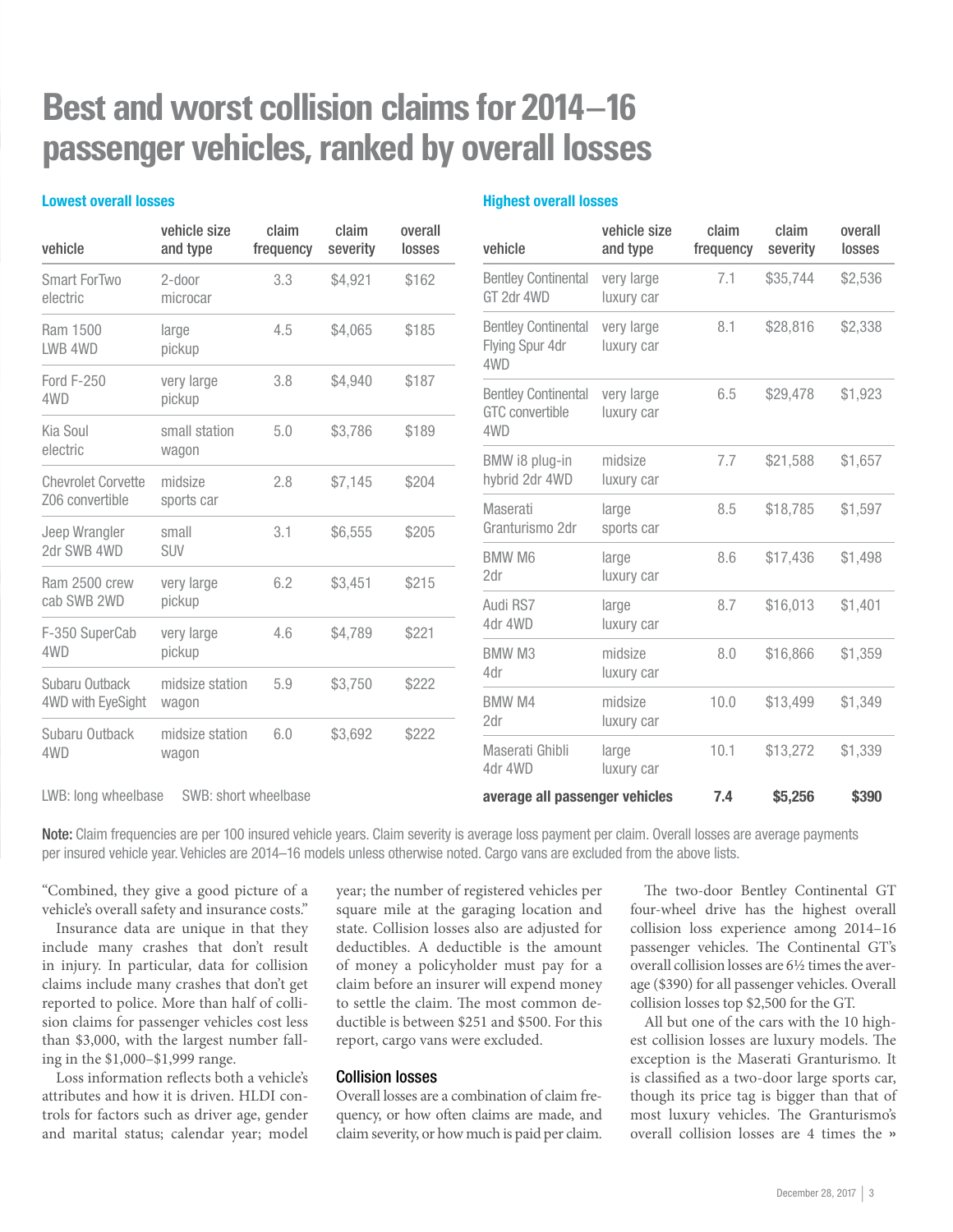(« *from p. 3)* average for all passenger vehicles.

The average loss payment per insured vehicle year of the i8, a midsize luxury car, is just slightly higher than that of the Granturismo. Within its own vehicle class, the i8's collision losses far outstrip those of other midsize luxury cars, most of which have high overall losses.

"The above-average losses for luxury cars are driven by their high claim severities," Moore says. "They are expensive to buy and to repair."

Among the 10 vehicles with the lowest overall collision losses, there are four pickups, three station wagons, a sports car, a small SUV and a microcar, the ForTwo.

The ForTwo electric's overall collision losses are 58 percent lower than other passenger vehicles. The next best vehicle is the Ram 1500 long-wheelbase four-wheel drive, a large pickup whose overall collision losses are 53 percent lower than the average; followed closely by a very large pickup, the Ford F-250 four-wheel drive; and the Kia Soul electric, a small station wagon.

Not everyone can afford a Bentley, so HLDI also tabulated results for 2014–16 models that sell for less than \$30,000. Small and midsize cars accounted for more than half of the vehicles with the highest collision overall losses in this price group, and

nearly all of the vehicles on this high-loss list are marketed for their performance.

The Hyundai Genesis midsize coupe had the highest relative overall losses, followed by the Scion FR-S, Ford Mustang, Chevrolet Camaro and Subaru BRZ — all sporty two-doors.

In the under-\$30,000 group, the ForTwo remains atop the best list, followed by the Jeep Wrangler small SUV (the two-door, short-wheelbase, four-wheel drive version), the midsize Subaru Outback, both with and without EyeSight, Subaru's front crash prevention technology; and the Ram 1500 long-wheelbase four-wheel drive.

#### Injury losses

When it comes to injuries in crashes, medical payment insurance pays for injuries to an at-fault driver or passengers in that driver's vehicle, while bodily injury liability insurance pays for injuries that an at-fault driver causes to occupants of other vehicles or others on the road. Personal injury protection (PIP) coverage is sold in states with no-fault insurance systems. This coverage pays for injuries to occupants of the insured vehicle, no matter who is at fault.

Losses for both medical payment and PIP reflect in part how well a vehicle protects its occupants. Consumers can compare injury losses based on the coverage they need.

Looking at PIP, the Mitsubishi Lancer, a small four-door car, has the highest frequency among 2014–16 models — at 36 claims per 1,000 insured vehicle years, or about twice the average. The Scion iA, a mini four-door car, comes next with 32 claims per 1,000 insured vehicle years. Most of the vehicles with the highest PIP frequencies are minicars or small cars, with the exception of the midsize Chrysler 200 and the large Dodge Charger.

The Porsche 911 Carrera, a two-door midsize sports car, had the lowest frequency among the models studied, at one-quarter of the all-passenger vehicle average. The Chevrolet Corvette Z06 coupe was next best, at one-third of the all-passenger vehicle average.

Injury claim frequencies are affected by a number of factors, including how often a vehicle is driven and on what kind of roads. A vehicle with a low injury claim rate isn't necessarily among the safest. In general, larger, heavier models and those with good safety ratings offer the best protection for their occupants.

For complete loss results for 2014–16 models, plus results for older models, go to iihs.org/hldi\_composite. For a copy of "Collision losses: 2014–16 passenger cars, pickups, SUVs and vans," email publications@iihs.org.

#### Personal injury protection claims for 2014–16 passenger vehicles

#### Lowest claim frequency

| vehicle                                    | vehicle size<br>and type | claim<br>frequency |
|--------------------------------------------|--------------------------|--------------------|
| Porsche 911 Carrera 2dr                    | midsize sports car       | 4.4                |
| Chevrolet Corvette Z06 2dr                 | midsize sports car       | 5.1                |
| Porsche Boxster convertible                | small sports car         | 5.2                |
| Mercedes-Benz E-Class<br>station wagon 4WD | large luxury car         | 5.5                |
| Mercedes-Benz SL-Class convertible         | midsize sports car       | 6.3                |
| Porsche Cayman 2dr                         | small sports car         | 6.8                |
| Land Rover Range Rover 4dr 4WD             | large luxury SUV         | 6.9                |
| Chevrolet Corvette 2dr                     | midsize sports car       | 7.0                |
| Chevrolet Corvette convertible             | midsize sports car       | 7.1                |
| Tesla Model S 4dr electric 2WD             | large luxury car         | 7.1                |

#### Highest claim frequency

| vehicle                | vehicle size<br>and type | claim<br>frequency |
|------------------------|--------------------------|--------------------|
| Mitsubishi Lancer 2WD  | 4-door small car         | 36.0               |
| Scion iA               | 4-door minicar           | 31.6               |
| Nissan Versa           | 4-door small car         | 31.2               |
| Kia Rio                | 4-door minicar           | 30.8               |
| <b>Chevrolet Sonic</b> | 4-door small car         | 29.8               |
| Chrysler 200 2WD       | 4-door midsize car       | 29.7               |
| Kia Forte              | 4-door small car         | 29.7               |
| Scion iM               | small station wagon      | 29.4               |
| Dodge Charger 2WD      | 4-door large car         | 29.1               |
| Kia Rio                | mini station wagon       | 28.6               |

Note: Claim frequencies are per 1,000 insured vehicle years. Vehicles are 2014–16 models unless noted. Cargo vans are excluded from the above lists.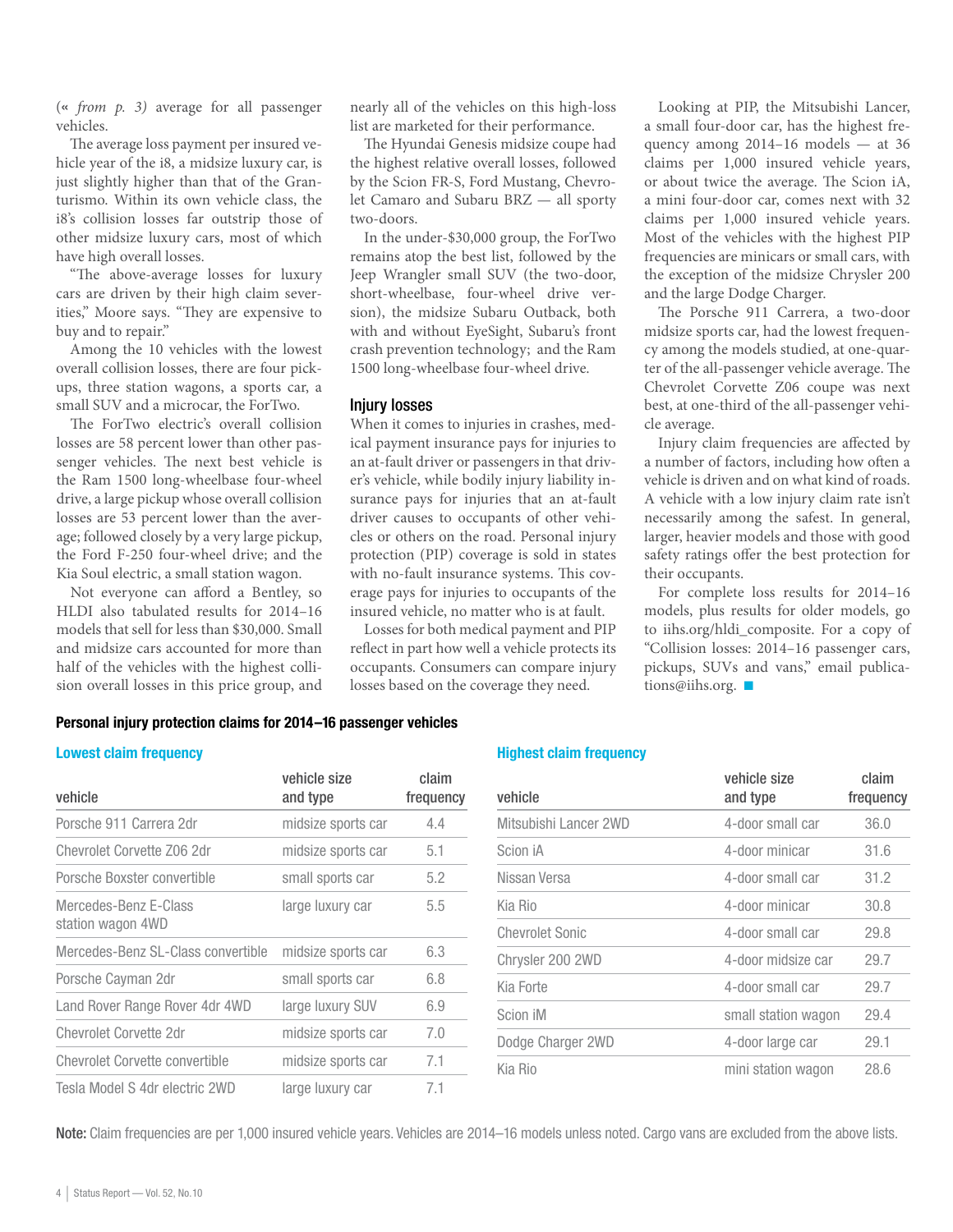## **New estimates of safety features in vehicle fleet**

**Parking assist systems are spreading faster in the fleet than front crash prevention and other crash avoidance** faster in the fleet than front crash prevention and other crash avoidance features, indicates a new report from HLDI examining how many vehicles are equipped with various driver assistance technologies.

HLDI analyses of claims data and IIHS studies of police-reported crashes indicate that several crash avoidance technologies are reducing crashes reported to insurers and police, with the biggest benefits so far for front crash prevention. The overall impact on highway safety, however, has been limited due to the small number of vehicles on the road equipped with the mostly optional technologies.

It typically takes at least three decades before 95 percent of vehicles on the road have a given feature, HLDI has previously estimated (see *Status Report*, Jan. 24, 2012, at iihs.org). That projection is based on availability, meaning the feature could be standard or optional.

Bolstered by new data, HLDI for the first time has estimated the percentage of the fleet equipped with optional driver assistance features. The estimates are based on vehicle data manufacturers shared with HLDI. Analysts combined this with vehicle feature information from HLDI's database and registration data from IHS Automotive. Besides »

Nissan Rogue with ProPILOT Assist



Predicted registered vehicles equipped with advanced driver assistance systems by calendar year, 2016 and 2021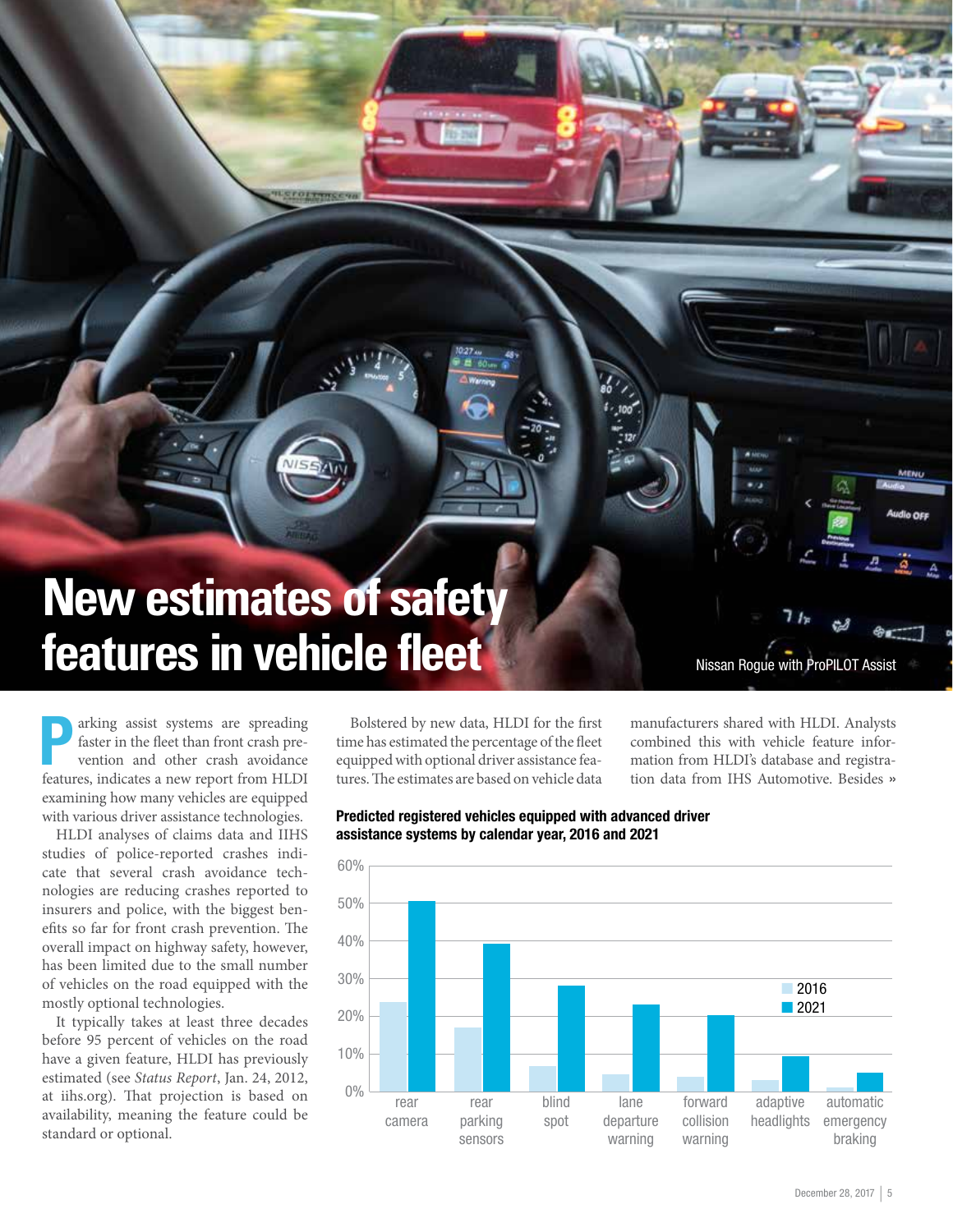(« *from p. 5)* rear cameras and rear parking sensors, the studied features include front crash prevention with forward collision warning, front crash prevention with automatic emergency braking, adaptive front lighting, lane departure warning and blind spot monitoring.

HLDI predicts that 95 percent of registered vehicles will be equipped with rear cameras in 2039; rear parking sensors in 2041; forward collision warning, blind spot monitoring and lane departure warning in 2043; autobrake in 2045 and adaptive headlights sometime after 2050.

"These are the best estimates of how many vehicles on the road are or will be equipped with these technologies," says Matt Moore, senior vice president of HLDI.

Federal mandates, safety ratings that reward certain features, and other factors can speed up the rate at which technology ends up in new models and therefore in registered vehicles.

Rear cameras, which were introduced on model year 2002 vehicles, are the only feature HLDI estimates will be on more than half of the registered vehicle population in 2021 — and the only one subject to a federal mandate. Nearly a quarter of the 2016 registered vehicle fleet had rear cameras, and they were available on more than a third of vehicles. Rear cameras will be required on most new vehicles starting May 1, 2018, as a way to reduce backover crashes involving children and pedestrians (see *Status Report*, May 29, 2014).

HLDI studies of insurance losses have shown that rearview cameras and rear parking sensors reduce claim rates for damage to other vehicles (see *Status Report*, Nov. 17, 2016). An IIHS study of police-reported crashes indicates that rearview cameras could prevent nearly 1 in 6 police-reported backing crashes.

Front autobrake, which has shown large reductions in crashes reported to insurers and to police, will have the most growth, increasing from less than 1 percent of the registered fleet in 2016 to about 5 percent in 2021. Automakers have voluntarily committed to make front autobrake standard on nearly all new models sold by 2022.

For a copy of HLDI Bulletin Vol. 34, No. 28, "Predicted availability and fitment of safety features on registered vehicles," email publications@iihs.org.  $\blacksquare$ 



Men thieves struck a Honda deal-<br>ership in Monroe, N.C., in June,<br>they swiped wheels from Accords ership in Monroe, N.C., in June, they swiped wheels from Accords but left behind the new cars. Thefts like these are behind climbing insurance losses for late-model Accords with sporty rims, HLDI analyses show.

Vehicle theft and other noncrash losses, such as hitting a deer or getting dinged in a hailstorm, are paid under comprehensive coverage. At first blush, these claims might not seem to be as worrisome as getting into a crash, but they aren't without cost. There are deductibles to pay, tow trucks to hire and time lost waiting for repairs.

Wheels are enticing theft targets because like many vehicle parts, they lack identification markings, making them harder to trace and easier for criminals to unload.

HLDI has been tracking the problem for several years, reporting on high theft losses for Accords, as well as the Honda Fit Sport. HLDI recently updated theft loss results for Honda's popular midsize sedan, finding the frequency of claims per 1,000 insured vehicle years for Sport and Touring models is sharply higher than baseline Accords.

Higher theft losses for the Accord began appearing in HLDI data when Honda introduced the four-door Sport, which has 18 inch alloy wheels, in the 2013 model year. Honda added 19-inch alloy wheels on the 2016 Accord four-door Sport and Touring models and introduced a Sport Special Edition model with 19-inch wheels for 2017. Other Accords have 16- or 17-inch wheels.

In its second report on Accord theft losses, HLDI compared losses under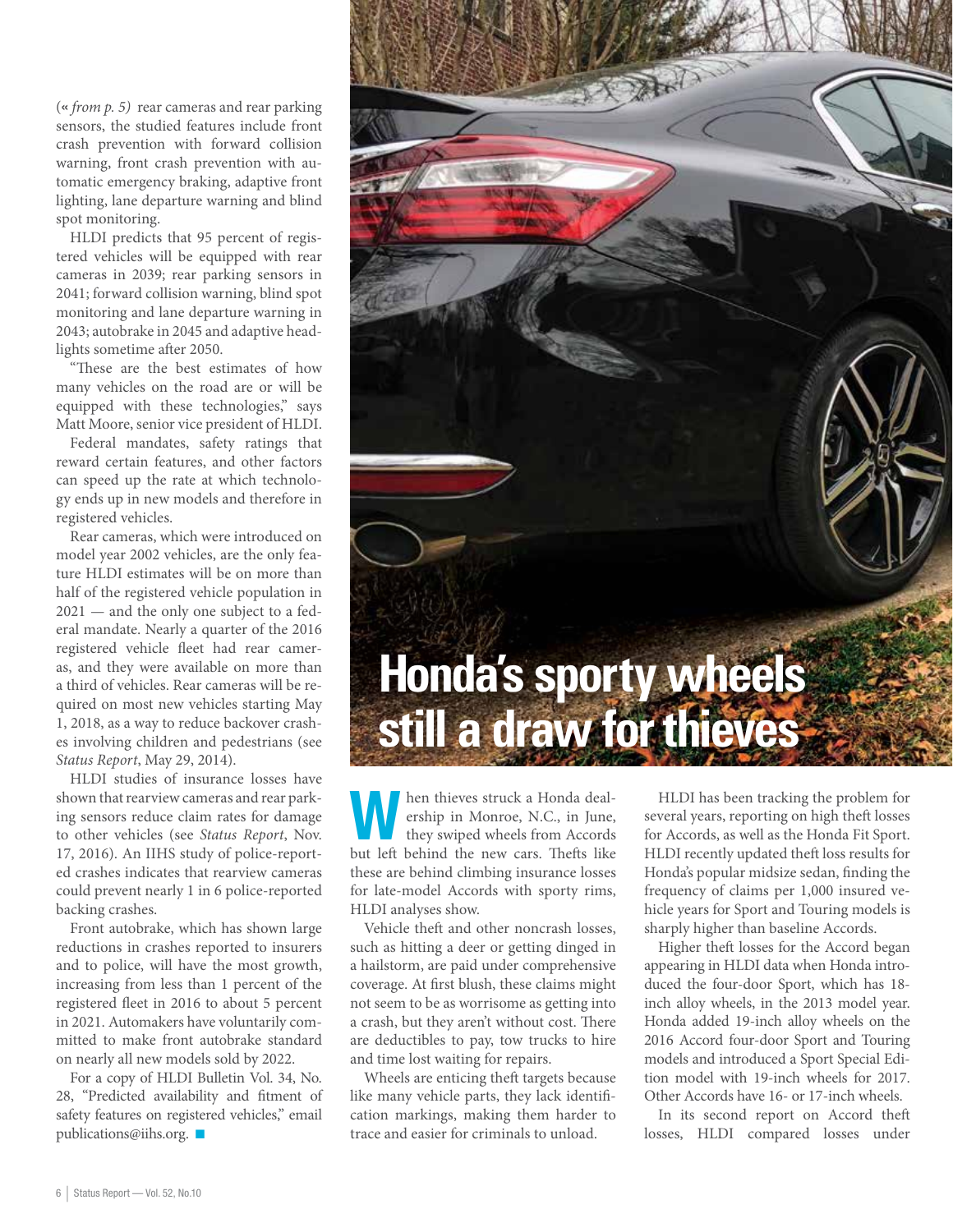

#### Estimated difference in theft claim frequency compared to LX model with 16-inch wheels

2016 Honda Accord 4-door



Honda added 19 inch alloy wheels to the Accord Sport and Touring models beginning with the 2016 model year.





comprehensive coverage for the 2016 and 2017 four-door Sport model and Touring model to other four-door Accords, as well as other passenger vehicles. The results are based on exposure and claims through April 2017.

Two main factors determine comprehensive losses. One is how often claims are filed (claim frequency). The other is how big the claim payments are (claim severity), which in this case reflects the cost of replacing stolen components. These factors combine to indicate overall insurance losses, or average loss payment per insured vehicle year. The overall loss is the average cost of insuring a vehicle for one year, excluding administrative costs.

The frequency of theft claims for the 2016 Accord Sport was more than 7 times

as high as the Accord LX, and the frequency of theft claims for the 2016 Touring model was nearly 4 times as high as the LX. Overall losses followed a similar pattern as claim frequency. The frequency of claims for Sport and Touring models with 19-inch wheels was more than 12 times and 6 times, respectively, than the average for all-other passenger vehicles.

Claim size amounts, including the deductible, were concentrated in the \$3,001– \$4,000 range for 2013–15 Sport models with 18-inch wheels in both the current and 2016 HLDI studies—about the cost of replacing four tires and rims. For 2016 and 2017 Sport and Touring models with 19-inch wheels, claim size peaked slightly higher in the \$4,001–\$5,000 range. The higher claim amounts for the newest

model Accords may be because 19-inch tires are generally more expensive than 18 inch tires.

HLDI analysts also looked at how the Accord theft claims were distributed across the U.S. New York had the highest percentage, with 37 percent of 2013–15 Sport model claims, 24 percent of 2016 Sport and Touring model claims and 31 percent of 2017 Sport, Sport Special Edition and Touring model claims. Florida had the second-highest percentage of claims for the 2013–15 models (10 percent) and 2016 models (16 percent). California had the second-highest percentage for 2017 models at 20 percent.

For a copy of the HLDI Bulletin Vol. 34 No. 20 "Honda Accord theft losses — an update," email publications@iihs.org.